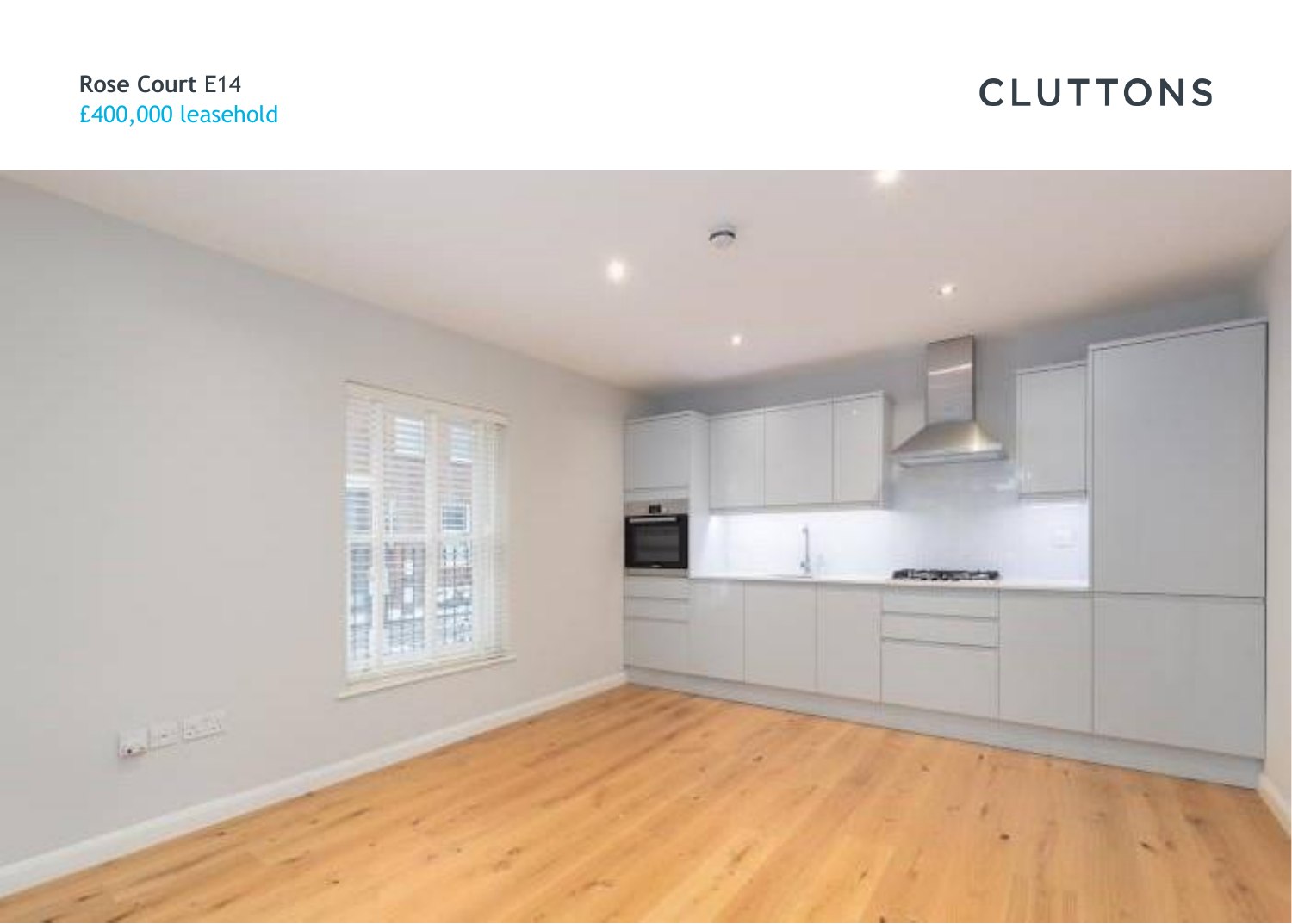## cluttons.com

**A well-presented two bedroom split level apartment with modern gloss kitchen and sash style windows, located just moments from Limehouse Basin.**

Rose Court is ideally situated just a few minutes' walk to Limehouse DLR station, providing easy access to The City and Canary Wharf. There are several pubs and restaurants nearby such as Gordon Ramsey's The Narrow and Sir Ian McKellen's The Grapes, a traditional 16th Century London pub.

For those into their fitness, there is a PureGym London just a stone's throw from the propertyaswellasa Tesco Express.



Approximategross internalarea:605 sqft(56.2 sqm) EPC rating: C | Ref: WAP210011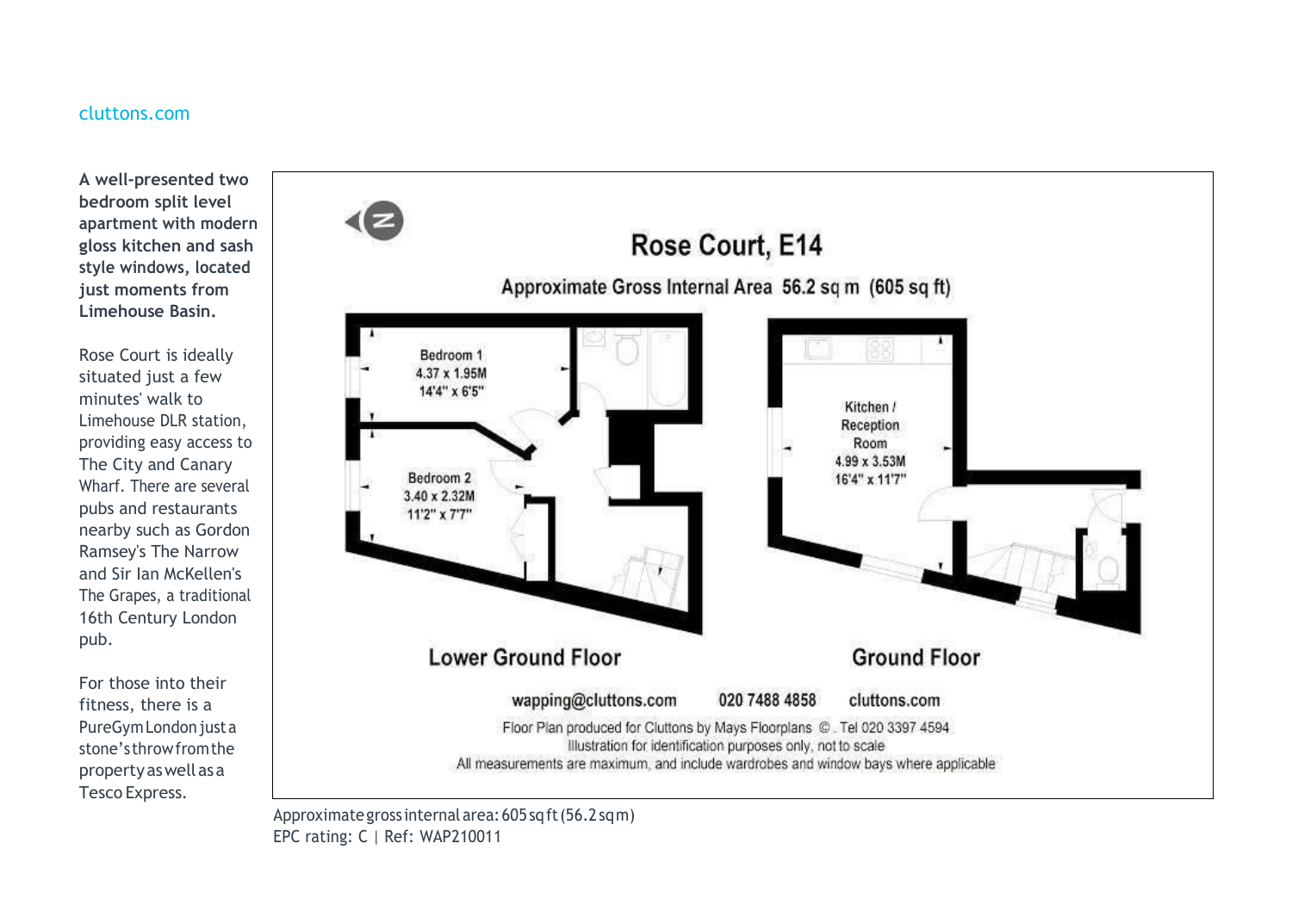